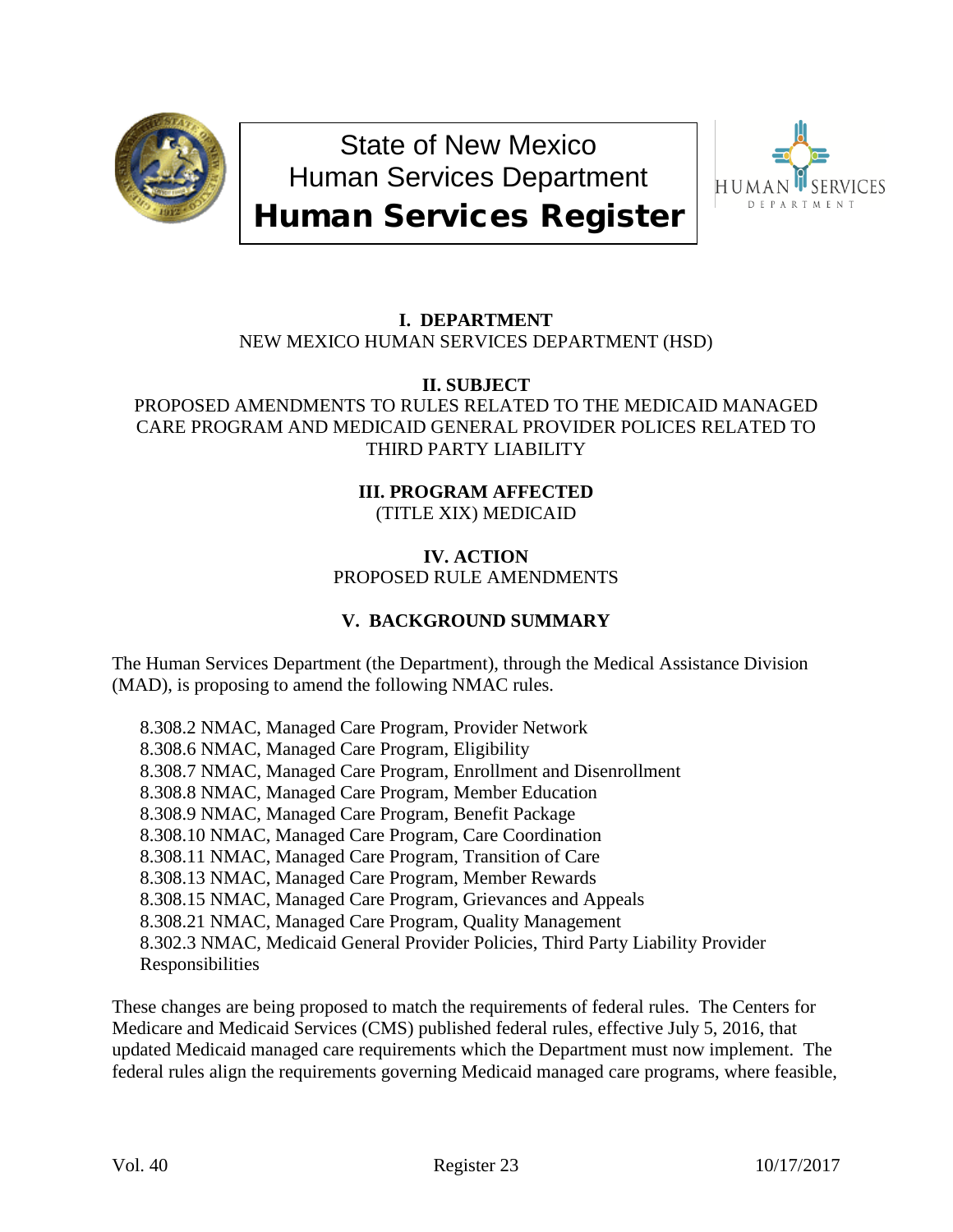with those of other major sources of health care coverage, including Qualified Health Plans and Medicare Advantage plans. The citation for the federal rule is 42 CFR 438 subparts A through J.

MAD reviewed the current rules related to managed care to assure they will be in compliance with federal requirements. They were also reviewed for currency and clarity. Necessary changes are being proposed as amendments to the existing managed care organizations (MCO) rules listed above. Also, amendments are being proposed to 8.302.2 NMAC, Medicaid General Provider Policies, Third Party Liability Provider Responsibilities, because of its relationship to managed care organizations. NM Statute Section 9-8-6 (2016) authorizes the Department Secretary to promulgate rules and regulations that may be necessary to carry out the duties of the Department and its divisions.

The amendments will implement new statutory provisions related to member rights and grievance and appeal processes. They strengthen actuarially sound payment provisions to promote the accountability of Medicaid managed care program rates. They also contain several provisions to promote the quality of care and strengthen the health care delivery systems that serve Medicaid and Children's Health Insurance Program members enrolled with managed care organizations (MCOs). The new rules ensure specific beneficiary protections and include policies related to program integrity efforts.

In each proposed rule, Section 8: "Mission Statement" was deleted and this section is now reserved. This change has no effect on any administrative or programmatic functions. The change is being made to be consistent with other program rules.

Also, grammatical errors, typographical errors, and reference citations are corrected as indicated in the proposed rules.

## **The Department proposes to amend rules as follows:**

# **8.308.2 NMAC MANAGED CARE PROGRAM – PROVIDER NETWORK**

**Section 9:** Adds clarifications and new responsibilities to provider enrollment requirements to meet federal requirements and to assure consistency between MCO provider records and MAD provider records.

**Section 11, Subsection D:** New wording adds provider access standards to the rule.

**Section 12, Subsection C:** For dental access standards, "consistent with community norms for dental appointments" was replaced with "no more than sixty (60) calendar days unless the member requests a later date." **Subsections L and R:** Adds access standards for pharmacy and behavioral health crisis services, respectively.

**Section 15:** Adds a new section regarding MCOs contracting with Indian health service, tribally operated facilities, and urban Indian clinics (I/T/Us); and re-numbers the remainder of this section.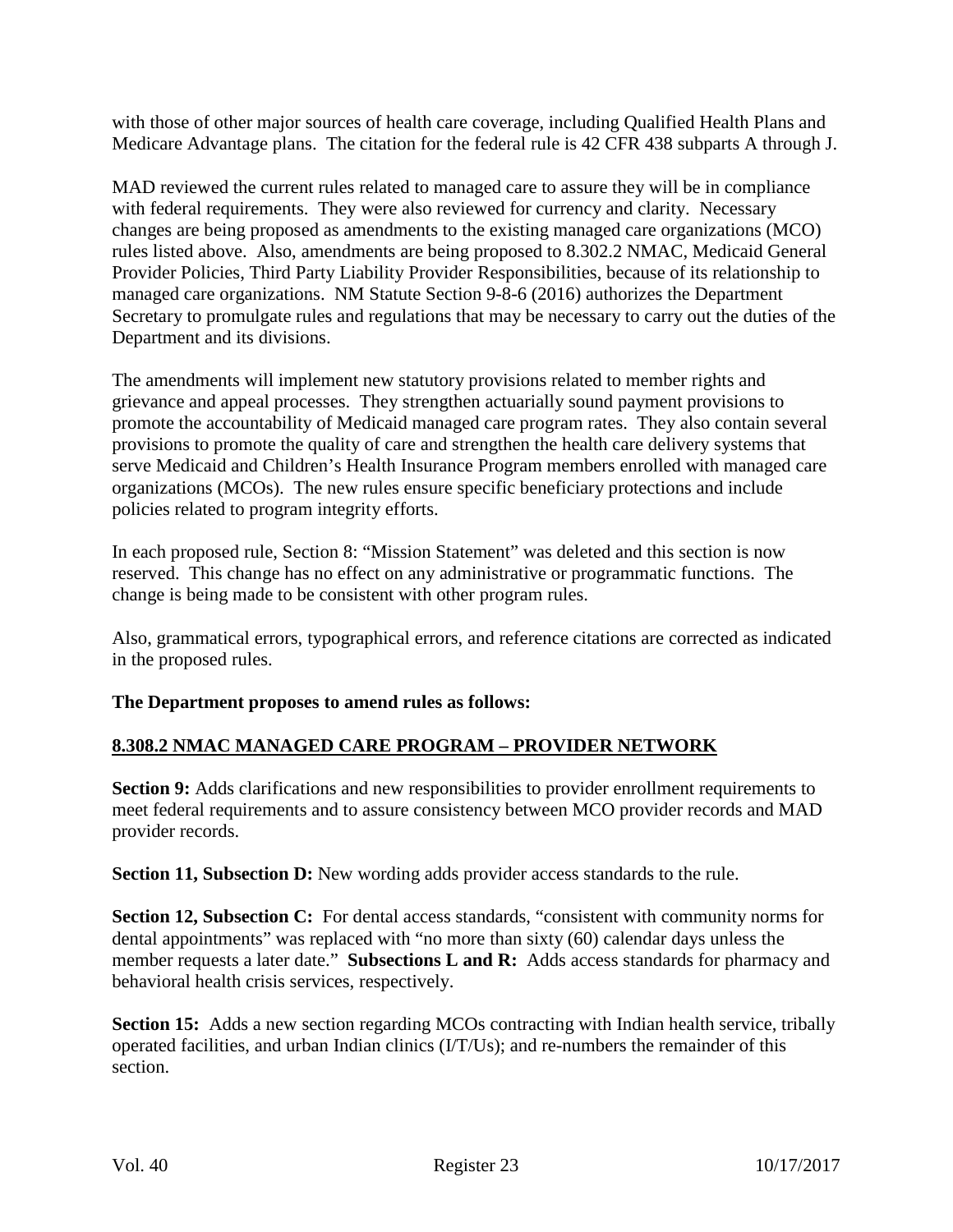**Section 16:** Adds standards for MCOs regarding credentialing providers. No proposed changes in this rule will limit services or eligibility, or otherwise negatively impact managed care members.

## **8.308.6 NMAC MANAGED CARE PROGRAM - ELIGIBILITY**

**Section 9, Subsections B and C:** Corrects the list of Medicaid recipient categories that are not enrolled in managed care. This is a correction only and does not change who is actually enrolled in managed care. Also, wording is changed for better clarity on enrolling Native Americans in managed care. This is also just a wording change and does not change the requirements or process currently in place.

**Section 10, Subsection A:** Replaces "12 months" with "13 months", pursuant to a federal rule amendment that specifies a newborn is enrolled for 13 months starting with the month of birth.

## **8.308.7 NMAC MANAGED CARE PROGRAM – ENROLLMENT AND DISENROLLMENT**

**Section 9, Subsections C, D, and E:** Changes the auto assignment eligibility period from two months to six months or less. Includes language clarifying the retroactive span of eligibility considered for enrollment in managed care "to not to exceed two years" and deleted references to time periods prior to January 1, 2014. Changes all enrollment time periods that were previously "90 days" to "three months" since applicable time periods are always calculated in months rather than in days. Adds language clarifying member enrollment periods prior to changing MCOs.

The loss of eligibility period followed by re-instated eligibility resulting in re-assignment to the previous MCO was increased from two months to six months. The period during which a member may select a different MCO following reassignment to the prior MCO was increased to three months. It was previously two months.

**Section 12:** The time period for issuance of a member identification card by an MCO is changed to 20 calendar days following notification of enrollment. This time period was previously 30 days.

## **8.308.8 NMAC MANAGED CARE – MEMBER EDUCATION**

**Part 8 Title:** Amended to read "Member Rights, Responsibilities, and Education

Language was added throughout to assure that MCOs comply with federal requirements with regard to supplying informational and educational materials to members and for the civil rights and other rights that MCOs are required to provide to members of an MCO.

## **8.308.9 NMAC MANAGED CARE – BENEFIT PACKAGE**

**Section 10:** Language was added to assure MCOs follow federal requirements regarding providing benefits, citing applicable federal citations.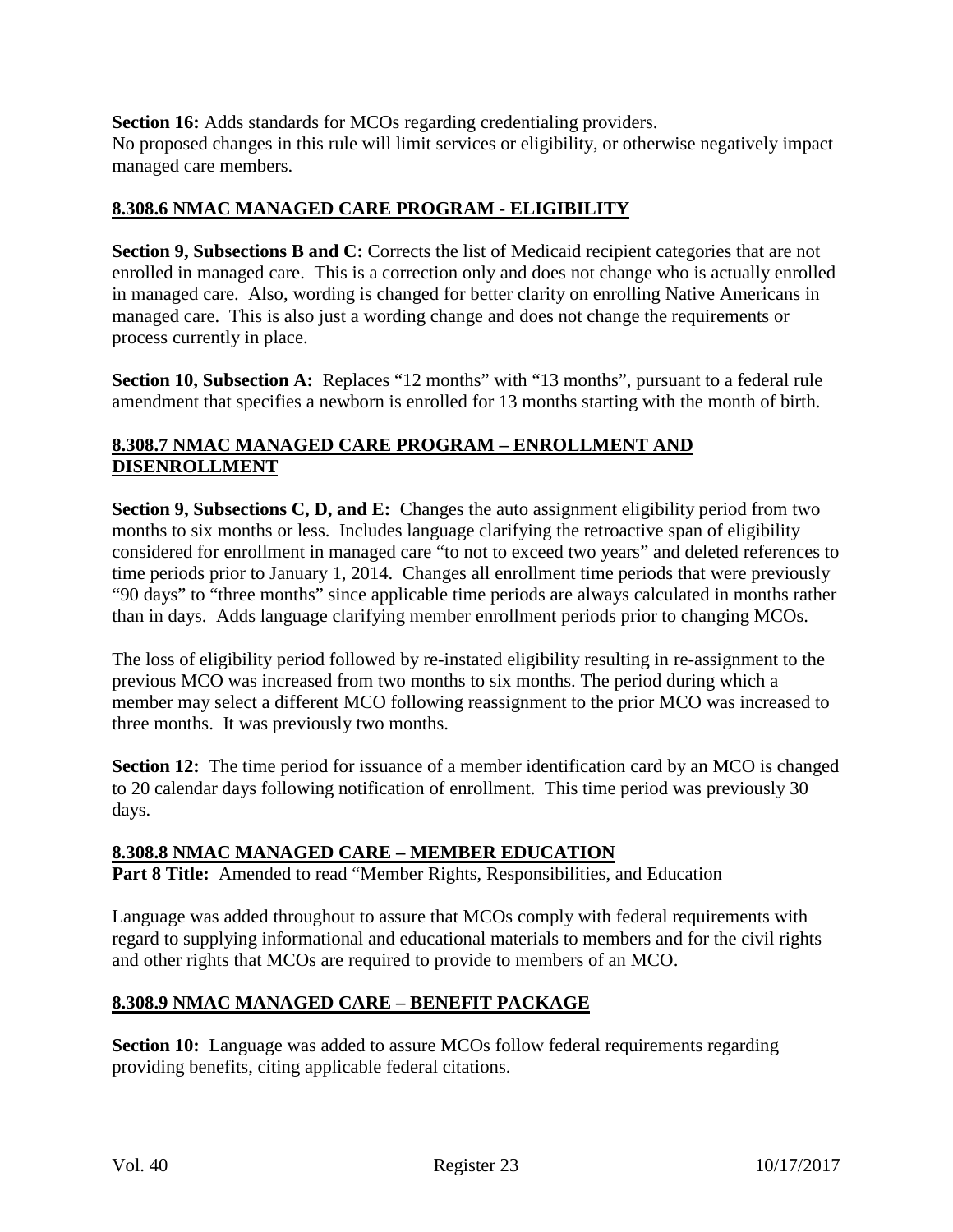**Section 11:** Added language to require that MCOs meet all behavioral health parity requirements.

**Section 12:** Added new benefit item (L), health home services and re-lettered the remainder of this section. This benefit is added to the rule for completeness and clarification because the services are already being provided. Wording was added to distinguish between home health services in the home and other services provided in the home. Wording was added to physical health benefits to include birth center benefits and licensed birthing center benefits and other covered delivery services.

Also, clarification is added that routine vision care is not a benefit for a member 21 years and older whose eligibility is as an Alternative Benefit Plan beneficiary. Previously the rule stated that one routine eye exam per member was allowed every 36 months. This change is consistent with the federal requirements regarding Alternative Benefit Plan coverage.

**Section 14:** Added additional information for clarity regarding the MCOs' responsibility to cover pharmacy services.

**Section 16:** Added new wording for clarity regarding the MCOs' responsibility to cover plan B and long acting reversible contraception items.

**Section 19, Subsection A:** Included crisis services and opioid treatment programs as behavioral health services that MCOs are to cover.

In this section, information stating to "See the New Mexico interagency behavioral health purchasing collaborative service requirements and utilization guidelines–respite services-for a detailed description" was deleted.

**Section 24:** This new section incorporates wording from the federal rule on emergency services and stabilization to assure a member has adequate care during an emergency situation.

**Section 25:** This a new section incorporates wording from the federal rule related to coverage of services with regard to medical necessity, authorization requirements, and comparability to feefor-service Medicaid coverage. This section generally assures the MCO provides necessary services to members.

## **8.308.10 NMAC MANAGED CARE PROGRAM – CARE COORDINATION**

**Section 9:** Adds language to clarify the MCO requirement to employ or contract with a Native American care coordinator or contract with a community health representative to serve as a care coordinator.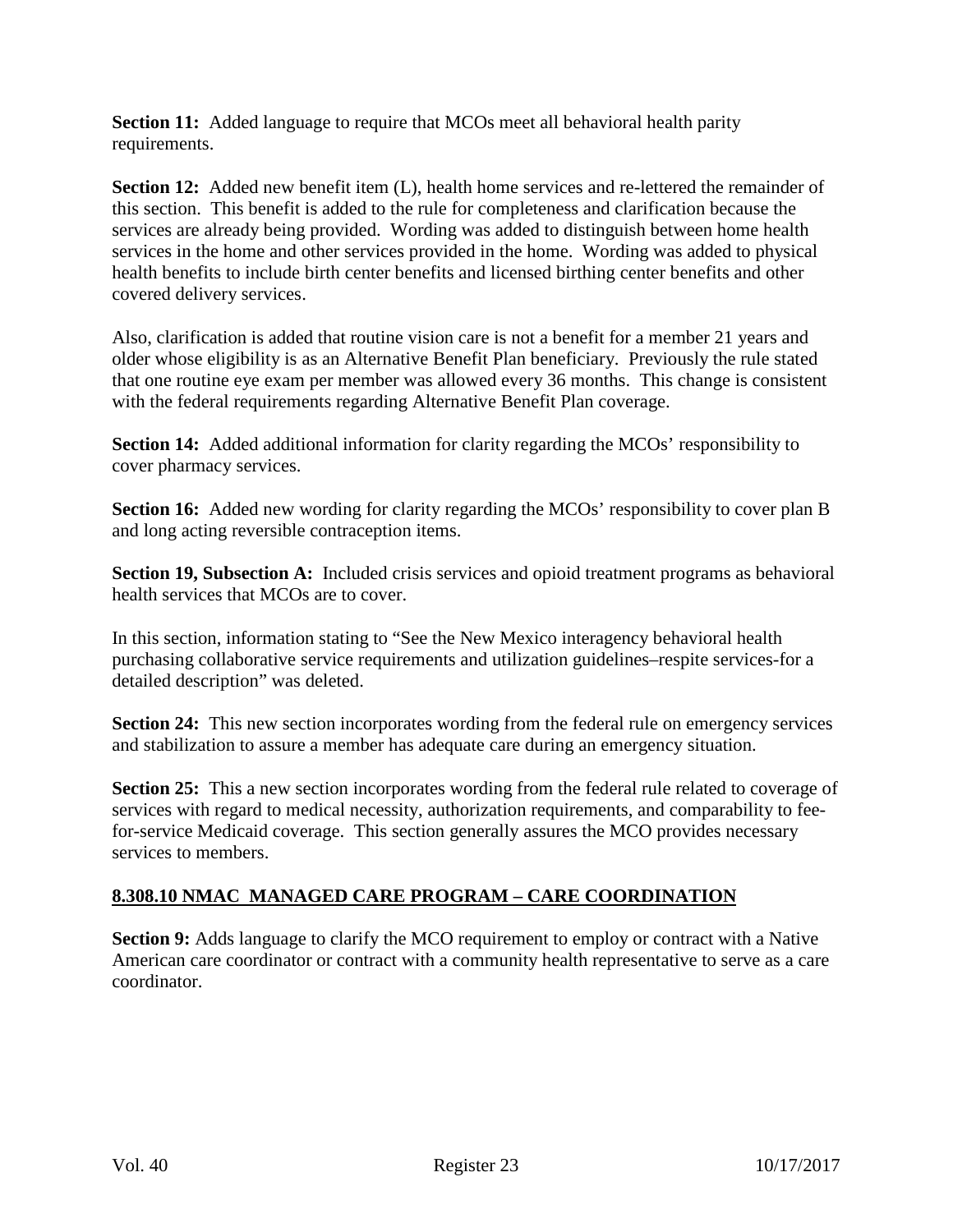## **8.308.11 NMAC MANAGED CARE PROGRAM – TRANSITION OF CARE**

**Section 9:** Adds information clarifying the circumstances under which a member will be provided care coordination. **Subsection D:** Adds information regarding MCO identification of members who transition from institutional care to the community.

#### **8.308.13 NMAC MANAGED CARE PROGRAM – MEMBER REWARDS**

**Section 9:** Added clarifying language that a member may participate in a managed care member rewards program.

#### **8.308.15 NMAC MANAGED CARE PROGRAM – GRIEVANCES AND APPEALS**

Proposed changes to the rule are intended to assure that the federal requirements regarding grievances and appeals relating to managed care organizations and their members will be followed in the New Mexico Medicaid program. Additional changes are being made for clarity and to assure consistency in how MCOs interpret and conduct the grievance and appeals processes. Specifically:

- 1. Proposed wording has been added throughout the proposed rule to clarify who may file a grievance or appeal and who may request an administrative hearing, and expanding the extent to which an "authorized provider" may represent a member in the process.
- 2. Proposed wording was added throughout the rule to clearly differentiate between provider appeals and grievances vs. member appeals and grievances and to differentiate between the requirements for expedited appeals vs. standard appeals.
- 3. Provisions were added to assure an MCO provides sufficient information to a provider or member to better explain why an adverse action is being taken; seeks additional information from a provider prior to making a final decision; and provides additional information explaining an adverse decision.

#### **Time-Frame Requirements**

The grievance and appeal processes are described in the proposed rule. The time frames and deadlines for various actions were reviewed and sometimes changed to comply with the new federal rule or as otherwise deemed appropriate. The term "member", below, means the member, his or her authorized representative or authorized provider when applicable:

1. A provider or a member may file a grievance at any time. Previously, a grievance had to be filed within 30 calendar days of the relevant event triggering the grievance. However, a grievance cannot be filed regarding an adverse benefit determination or the MCOs final grievance decision.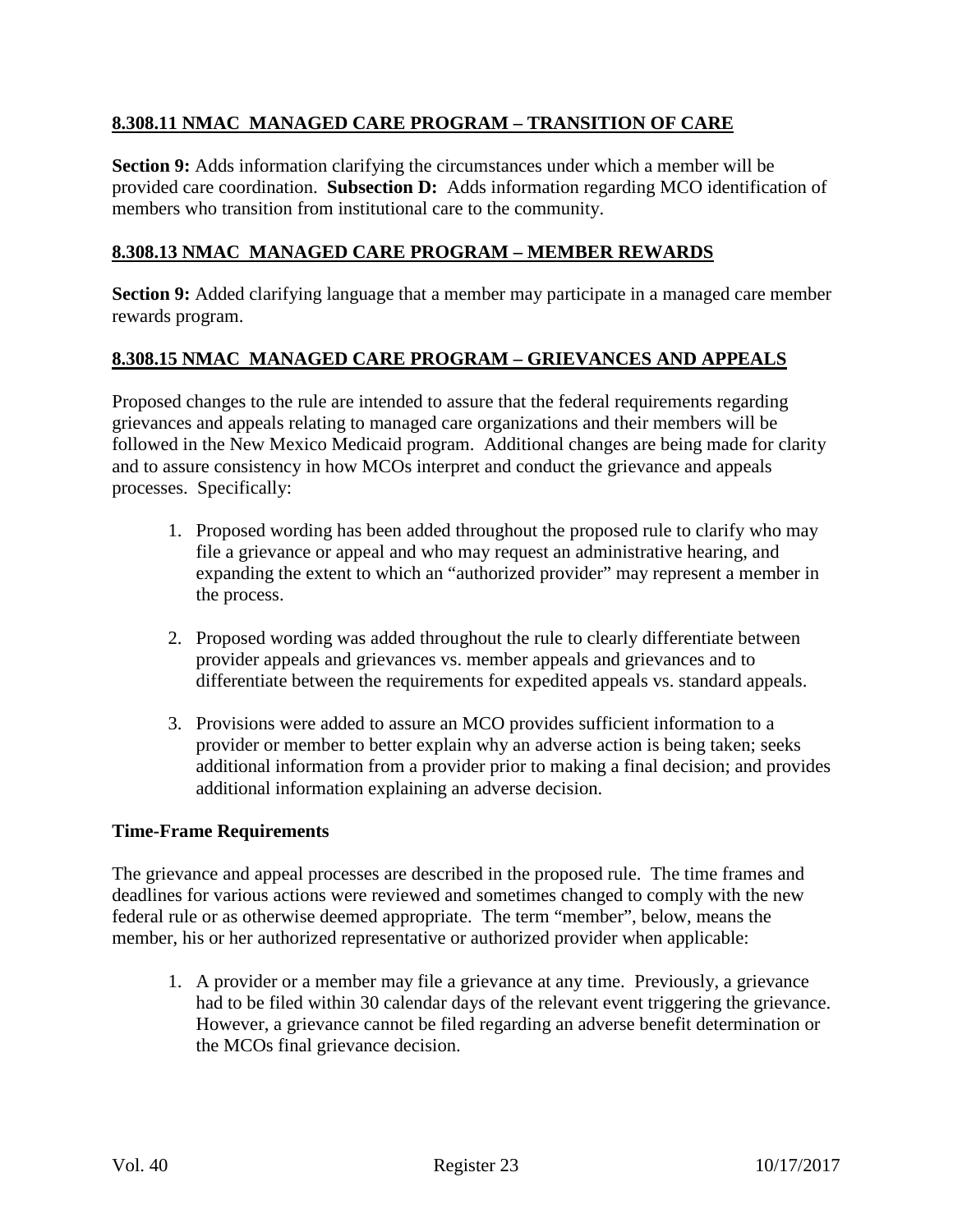- 2. An appeal must be filed within 60 calendar days of the notice of adverse action. Previously the time frame was 90 days.
- 3. A member who is dissatisfied with the appeal decision who chooses to request an HSD administrative hearing must do so within 90 days of the final appeal decision for a standard fair hearing and within 30 days for an expedited administrative hearing.

#### **Section 7, Subsection B – Definitions**

The Department is proposing new language in the definitions section, clarifying what constitutes a MCO adverse action against a member. The definition also incorporates the federal definition of Adverse Benefit Determination in order to be compliant with the federal rules. Many other definitions are added or expanded for clarity in order to help all parties involved in the process to have a common understanding of the meaning of the rule.

**Subsection E - Authorized Representative:** Includes new wording to allow a member's treating provider to act as the member's authorized representative when the member is medically incapacitated or when the member's authorized representative cannot be located, and the member requires immediate medical care until such time as the member appoints an authorized representative or the member's current authorized representative is located.

#### **Section 13 MCO Expedited Member Appeal Process**

**Subsection E and F:** Specifies that the MCO expedited member appeal process must be concluded and a final decision made by the MCO within 72 hours after a request for a MCO expedited appeal is made. There are provisions for extending the time frame when necessary.

#### **Section 14 MCO Standard Member Appeal Process**

**Subsection A:** Requires the MCO standard member appeal process to be concluded and a final decision made by the MCO within 30 calendar days of the request for the appeal. There are provisions for the extending the time frame when necessary.

## **8.308.21 NMAC MANAGED CARE PROGRAM – QUALITY MANAGEMENT**

**Sections 9 through 19:** Provides additional information and requirements regarding the quality management programs, including additional criteria for mandatory and optional External Quality Review Organization activities.

#### **8.302.3 NMAC**

**Section 12:** Amended the existing rule to clarify when claims must be denied due to the recipient having other insurance resources or third party liability and when claims cannot be denied. The language specifies that MCOs must follow these requirements as established by federal regulation.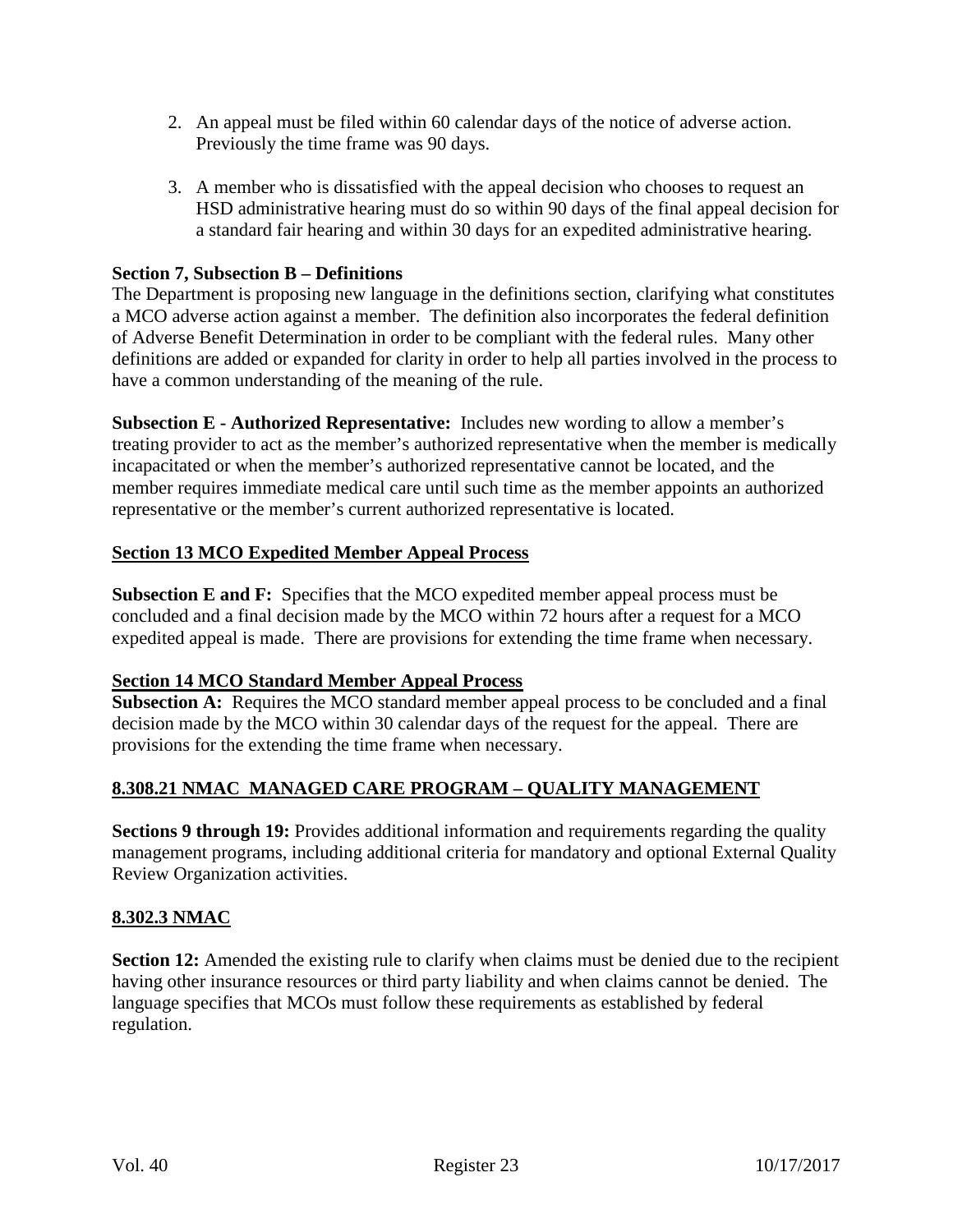#### **VI. REGULATIONS**

This proposed rules will be contained in 8.308.2 NMAC; 8.308.6 NMAC; 8.308.7 NMAC; 8.308.8 NMAC; 8.308.9 NMAC; 8.308.10 NMAC; 8.308.11 NMAC; 8.308.13 NMAC; 8.308.15 NMAC; 8.308.21 NMAC; 8.320.2 NMAC; and 8.302.3 NMAC.

The register and proposed rule language are available on the HSD website at:<http://www.hsd.state.nm.us/LookingForInformation/registers.aspx> and [http://www.hsd.state.nm.us/public-notices-proposed-rule-and-waiver-changes-and](http://www.hsd.state.nm.us/public-notices-proposed-rule-and-waiver-changes-and-opportunities-to-comment.aspx)[opportunities-to-comment.aspx.](http://www.hsd.state.nm.us/public-notices-proposed-rule-and-waiver-changes-and-opportunities-to-comment.aspx) If you do not have internet access, a copy of the proposed register and rule may be requested by contacting MAD at 505-827-6252.

## **VII. EFFECTIVE DATE**

The Department proposes to implement this rule effective February 1, 2018.

## **VIII. PUBLIC HEARING**

A public hearing to receive testimony on this proposed rule will be held in the Rio Grande Conference Room, Toney Anaya Building, 2550 Cerrillos Road, Santa Fe, New Mexico, on November 20, 2017, from 10 a.m. to 12 p.m., Mountain Standard Time (MST).

If you are a person with a disability and you require this information in an alternative format or require a special accommodation to participate in the public hearing, please contact MAD in Santa Fe at (505) 827-6252. The Department requests at least 10 working days advance notice to provide requested alternative formats and special accommodations.

Copies of all comments will be made available by MAD upon request by providing copies directly to a requestor or by making them available on the MAD website or at a location within the county of the requestor.

#### **IX. ADDRESS**

Interested persons may address written or recorded comments to:

Human Services Department Office of the Secretary ATTN: Medical Assistance Division Public Comments P.O. Box 2348 Santa Fe, New Mexico 87504-2348

Recorded comments may be left at *(505) 827-1337*. Interested persons may also address comments via electronic mail to: [madrules@state.nm.us.](mailto:madrules@state.nm.us) Written mail, electronic mail and recorded comments must be received no later than 5 p.m. MST on November 20, 2017. Written